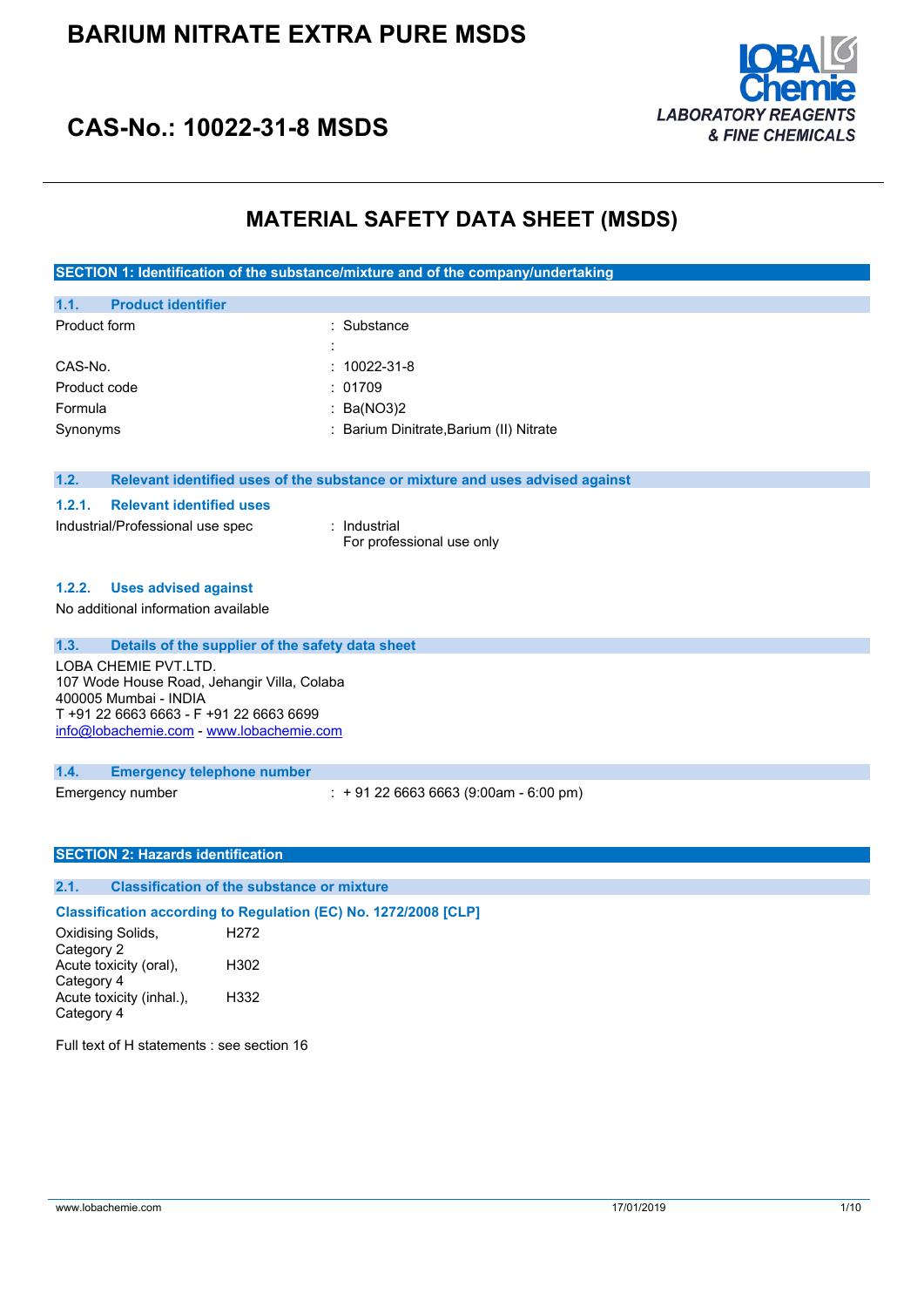Safety Data Sheet

**Classification according to Directive 67/548/EEC [DSD] or 1999/45/EC [DPD]**

O; R8 Xn; R20 Xn; R22 Full text of R-phrases: see section 16

**Adverse physicochemical, human health and environmental effects** No additional information available

| 2.2. | <b>Label elements</b>                                      |                                                                                          |
|------|------------------------------------------------------------|------------------------------------------------------------------------------------------|
|      | Labelling according to Regulation (EC) No. 1272/2008 [CLP] |                                                                                          |
|      | Hazard pictograms (CLP)                                    | $\cdot$<br>GHS03<br>GHS07                                                                |
|      | Signal word (CLP)                                          | : Danger                                                                                 |
|      | Hazard statements (CLP)                                    | : H272 - May intensify fire; oxidiser.<br>H302+H332 - Harmful if swallowed or if inhaled |
|      | Precautionary statements (CLP)                             | : P220 - Keep/Store away from clothing, combustible materials.                           |

**2.3. Other hazards**

No additional information available

| <b>SECTION 3: Composition/information on ingredients</b> |                   |                                        |  |
|----------------------------------------------------------|-------------------|----------------------------------------|--|
|                                                          |                   |                                        |  |
| 3.1.                                                     | <b>Substances</b> |                                        |  |
| Name                                                     |                   | $\therefore$ BARIUM NITRATE EXTRA PURE |  |
| CAS-No.                                                  |                   | $: 10022 - 31 - 8$                     |  |
|                                                          |                   |                                        |  |

Full text of R- and H-statements: see section 16

### **3.2. Mixtures**

Not applicable

| <b>SECTION 4: First aid measures</b>             |                                                                                                                                                       |  |
|--------------------------------------------------|-------------------------------------------------------------------------------------------------------------------------------------------------------|--|
|                                                  |                                                                                                                                                       |  |
| 4.1.<br><b>Description of first aid measures</b> |                                                                                                                                                       |  |
| First-aid measures after inhalation              | : Remove person to fresh air and keep comfortable for breathing.                                                                                      |  |
| First-aid measures after skin contact            | : Wash with plenty of water/ Get medical advice/attention.                                                                                            |  |
| First-aid measures after eye contact             | Rinse cautiously with water for several minutes. Remove contact lenses, if present<br>and easy to do. Continue rinsing. Get medical advice/attention. |  |
| First-aid measures after ingestion               | : Rinse mouth. Call a POISON CENTER/doctor if you feel unwell.                                                                                        |  |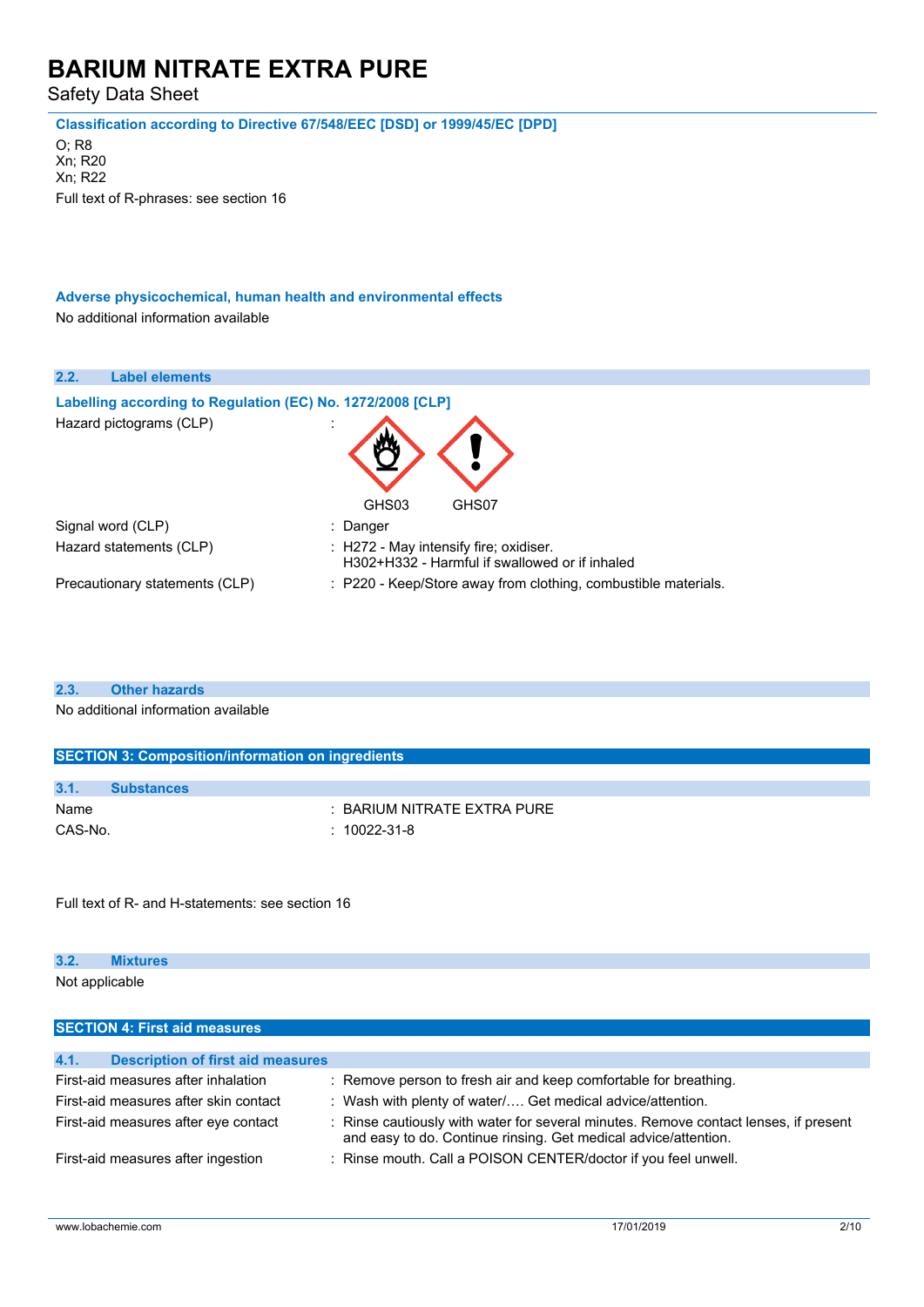| 4.2.<br>Most important symptoms and effects, both acute and delayed         |                                                                                                                                                   |  |
|-----------------------------------------------------------------------------|---------------------------------------------------------------------------------------------------------------------------------------------------|--|
| Symptoms/effects after inhalation                                           | : Harmful if inhaled.                                                                                                                             |  |
| Symptoms/effects after ingestion                                            | : Harmful if swallowed.                                                                                                                           |  |
|                                                                             |                                                                                                                                                   |  |
| 4.3.                                                                        | Indication of any immediate medical attention and special treatment needed                                                                        |  |
| Treat symptomatically.                                                      |                                                                                                                                                   |  |
| <b>SECTION 5: Firefighting measures</b>                                     |                                                                                                                                                   |  |
| 5.1.<br><b>Extinguishing media</b>                                          |                                                                                                                                                   |  |
| Suitable extinguishing media                                                | : Carbon dioxide. Dry powder. Foam. Water spray.                                                                                                  |  |
| Unsuitable extinguishing media                                              | : Do not use a heavy water stream.                                                                                                                |  |
|                                                                             |                                                                                                                                                   |  |
| 5.2.<br>Special hazards arising from the substance or mixture               |                                                                                                                                                   |  |
| Fire hazard                                                                 | : May intensify fire; oxidiser.                                                                                                                   |  |
| Explosion hazard                                                            | : Heating may cause a fire or explosion.                                                                                                          |  |
| 5.3.<br><b>Advice for firefighters</b>                                      |                                                                                                                                                   |  |
| Protection during firefighting                                              | : Do not enter fire area without proper protective equipment, including respiratory                                                               |  |
|                                                                             | protection.                                                                                                                                       |  |
| <b>SECTION 6: Accidental release measures</b>                               |                                                                                                                                                   |  |
|                                                                             |                                                                                                                                                   |  |
| 6.1.                                                                        | Personal precautions, protective equipment and emergency procedures                                                                               |  |
| For non-emergency personnel<br>6.1.1.                                       |                                                                                                                                                   |  |
| <b>Emergency procedures</b>                                                 | : Evacuate unnecessary personnel.                                                                                                                 |  |
| For emergency responders<br>6.1.2.                                          |                                                                                                                                                   |  |
| Protective equipment                                                        | : Use personal protective equipment as required.                                                                                                  |  |
| <b>Emergency procedures</b>                                                 | : Ventilate area.                                                                                                                                 |  |
|                                                                             |                                                                                                                                                   |  |
| 6.2.<br><b>Environmental precautions</b>                                    |                                                                                                                                                   |  |
| Avoid release to the environment.                                           |                                                                                                                                                   |  |
|                                                                             |                                                                                                                                                   |  |
| 6.3.<br>Methods and material for containment and cleaning up                |                                                                                                                                                   |  |
| Methods for cleaning up                                                     | : Soak up spills with inert solids, such as clay or diatomaceous earth as soon as<br>possible. On land, sweep or shovel into suitable containers. |  |
|                                                                             |                                                                                                                                                   |  |
| <b>Reference to other sections</b><br>6.4.                                  |                                                                                                                                                   |  |
| No additional information available                                         |                                                                                                                                                   |  |
| <b>SECTION 7: Handling and storage</b>                                      |                                                                                                                                                   |  |
| 7.1.<br><b>Precautions for safe handling</b>                                |                                                                                                                                                   |  |
| Precautions for safe handling                                               | : Avoid contact with skin and eyes. Do not breathe vapours. Avoid dust formation.                                                                 |  |
| Hygiene measures                                                            | : Do not eat, drink or smoke when using this product. Wash hands and other exposed                                                                |  |
|                                                                             | areas with mild soap and water before eating, drinking or smoking and when leaving                                                                |  |
|                                                                             | work.                                                                                                                                             |  |
|                                                                             |                                                                                                                                                   |  |
| 7.2.<br><b>Conditions for safe storage, including any incompatibilities</b> |                                                                                                                                                   |  |
| Storage conditions                                                          | : Store in a well-ventilated place. Keep container tightly closed.                                                                                |  |
| 7.3.<br><b>Specific end use(s)</b>                                          |                                                                                                                                                   |  |
| No additional information available                                         |                                                                                                                                                   |  |
| <b>SECTION 8: Exposure controls/personal protection</b>                     |                                                                                                                                                   |  |
|                                                                             |                                                                                                                                                   |  |
| 8.1.<br><b>Control parameters</b>                                           |                                                                                                                                                   |  |
| No additional information available                                         |                                                                                                                                                   |  |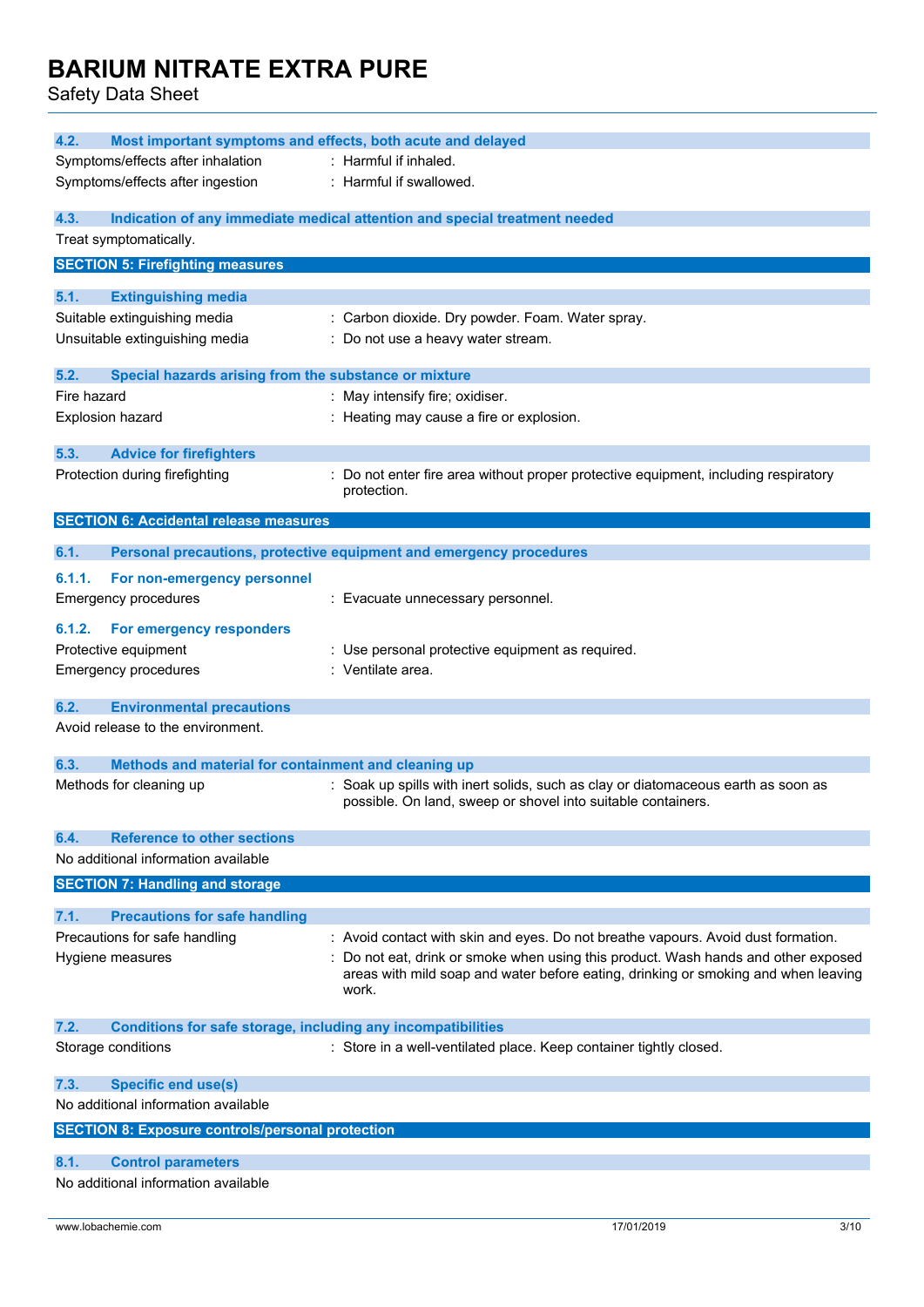| 8.2.<br><b>Exposure controls</b>                              |                                                                    |  |
|---------------------------------------------------------------|--------------------------------------------------------------------|--|
| Hand protection                                               | : Protective gloves                                                |  |
| Eye protection                                                | : Chemical goggles or safety glasses                               |  |
| Skin and body protection                                      | : Wear suitable protective clothing                                |  |
| Respiratory protection                                        | : [In case of inadequate ventilation] wear respiratory protection. |  |
| <b>SECTION 9: Physical and chemical properties</b>            |                                                                    |  |
| 9.1.<br>Information on basic physical and chemical properties |                                                                    |  |
| Physical state                                                | : Solid                                                            |  |
| Molecular mass<br>Colour                                      | 261.32 g/mol<br>: White crystalline.                               |  |
| Odour                                                         | : odourless.                                                       |  |
| Odour threshold                                               | : No data available                                                |  |
| pH                                                            | No data available                                                  |  |
| Relative evaporation rate (butylacetate=1)                    | : No data available                                                |  |
| Melting point                                                 | : 592 $^{\circ}$ C                                                 |  |
| Freezing point                                                | : No data available                                                |  |
| Boiling point                                                 | No data available                                                  |  |
| Flash point                                                   | : No data available                                                |  |
| Auto-ignition temperature                                     | : No data available                                                |  |
| Decomposition temperature                                     | : No data available                                                |  |
| Flammability (solid, gas)                                     | : No data available                                                |  |
| Vapour pressure                                               | No data available                                                  |  |
| Relative vapour density at 20 °C                              | : No data available                                                |  |
| Relative density                                              | No data available                                                  |  |
| Density<br>Solubility                                         | : $3.23$ g/cm <sup>3</sup><br>: Water: 8.7 g/100ml @ 20°C          |  |
| Log Pow                                                       | : No data available                                                |  |
| Viscosity, kinematic                                          | : No data available                                                |  |
| Viscosity, dynamic                                            | : No data available                                                |  |
| <b>Explosive properties</b>                                   | : No data available                                                |  |
| Oxidising properties                                          | : No data available                                                |  |
| <b>Explosive limits</b>                                       | : No data available                                                |  |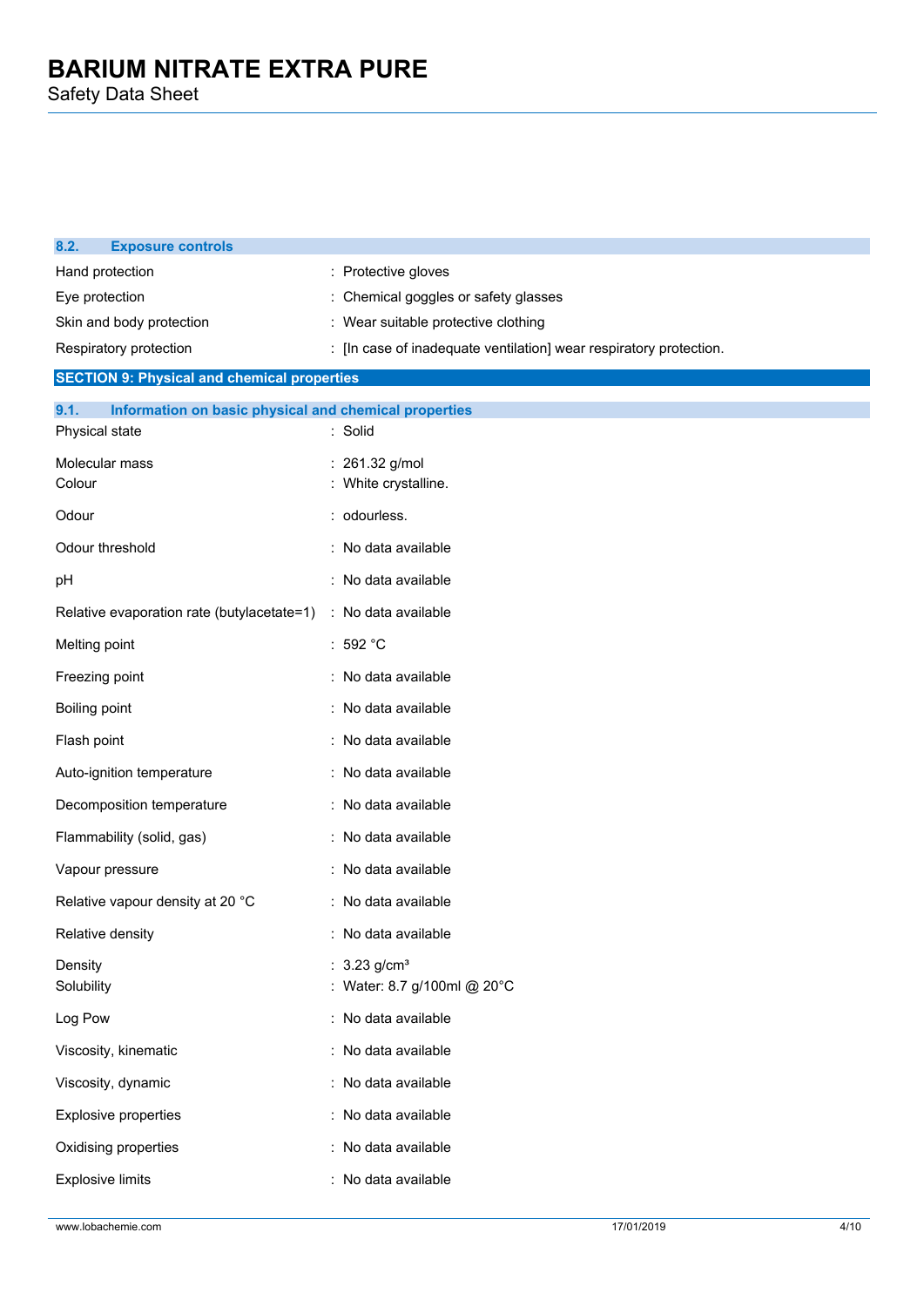| Sarety Data Sheet                                                       |                                             |
|-------------------------------------------------------------------------|---------------------------------------------|
|                                                                         |                                             |
| 9.2.<br><b>Other information</b><br>No additional information available |                                             |
|                                                                         |                                             |
| <b>SECTION 10: Stability and reactivity</b>                             |                                             |
| 10.1.<br><b>Reactivity</b>                                              |                                             |
| No additional information available                                     |                                             |
| 10.2.<br><b>Chemical stability</b>                                      |                                             |
| Stable under normal conditions.                                         |                                             |
| 10.3.<br><b>Possibility of hazardous reactions</b>                      |                                             |
| No additional information available                                     |                                             |
|                                                                         |                                             |
| <b>Conditions to avoid</b><br>10.4.                                     |                                             |
| Direct sunlight. Moisture. Open flame.                                  |                                             |
| 10.5.<br><b>Incompatible materials</b>                                  |                                             |
| No additional information available                                     |                                             |
| 10.6.<br><b>Hazardous decomposition products</b>                        |                                             |
| No additional information available                                     |                                             |
|                                                                         |                                             |
|                                                                         |                                             |
| <b>SECTION 11: Toxicological information</b>                            |                                             |
|                                                                         |                                             |
| 11.1.<br>Information on toxicological effects<br>Acute toxicity         | : Harmful if swallowed. Harmful if inhaled. |
|                                                                         |                                             |
|                                                                         |                                             |
| Skin corrosion/irritation                                               | : Not classified                            |
| Serious eye damage/irritation                                           | Not classified                              |
| Respiratory or skin sensitisation                                       | Not classified                              |
| Germ cell mutagenicity                                                  | : Not classified                            |
| Carcinogenicity                                                         | : Not classified                            |
|                                                                         |                                             |
| Reproductive toxicity                                                   | : Not classified                            |
| STOT-single exposure                                                    | : Not classified                            |
|                                                                         |                                             |
| STOT-repeated exposure                                                  | : Not classified                            |
|                                                                         |                                             |
| Aspiration hazard                                                       | : Not classified                            |
|                                                                         |                                             |
|                                                                         |                                             |
| Potential adverse human health effects                                  | : Harmful if swallowed.                     |
| and symptoms                                                            |                                             |
| <b>SECTION 12: Ecological information</b>                               |                                             |
| 12.1.<br><b>Toxicity</b>                                                |                                             |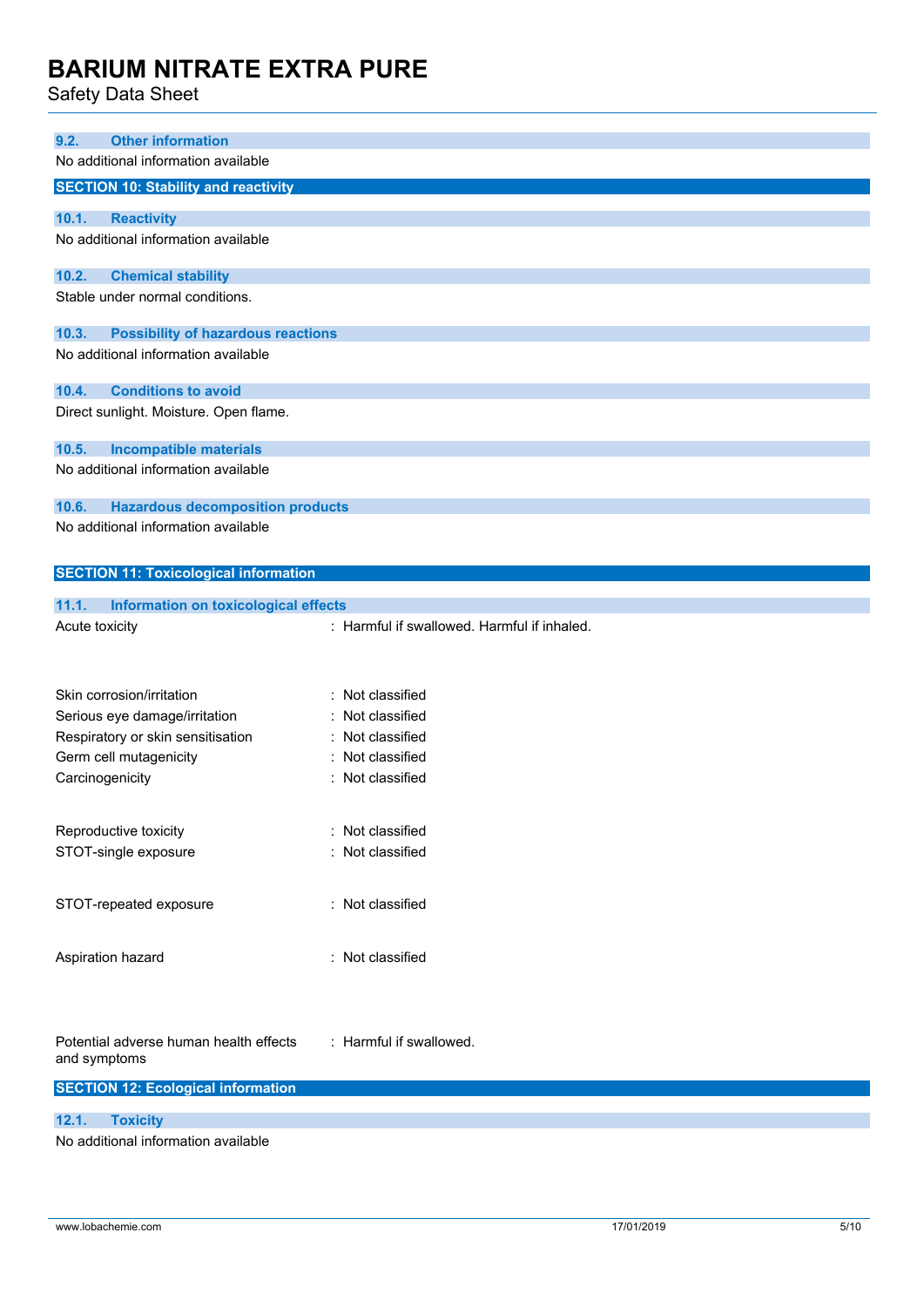| 12.2.         |                                                  |                                                                                                                                                                |
|---------------|--------------------------------------------------|----------------------------------------------------------------------------------------------------------------------------------------------------------------|
|               | <b>Persistence and degradability</b>             |                                                                                                                                                                |
|               | No additional information available              |                                                                                                                                                                |
|               |                                                  |                                                                                                                                                                |
| 12.3.         | <b>Bioaccumulative potential</b>                 |                                                                                                                                                                |
|               | No additional information available              |                                                                                                                                                                |
|               |                                                  |                                                                                                                                                                |
| 12.4.         | <b>Mobility in soil</b>                          |                                                                                                                                                                |
|               | No additional information available              |                                                                                                                                                                |
|               |                                                  |                                                                                                                                                                |
| 12.5.         | <b>Results of PBT and vPvB assessment</b>        |                                                                                                                                                                |
|               | No additional information available              |                                                                                                                                                                |
|               |                                                  |                                                                                                                                                                |
|               |                                                  |                                                                                                                                                                |
| 12.6.         | <b>Other adverse effects</b>                     |                                                                                                                                                                |
|               | No additional information available              |                                                                                                                                                                |
|               | <b>SECTION 13: Disposal considerations</b>       |                                                                                                                                                                |
|               |                                                  |                                                                                                                                                                |
| 13.1.         | <b>Waste treatment methods</b>                   |                                                                                                                                                                |
|               | Product/Packaging disposal<br>recommendations    | Dispose of contents/container to hazardous or special waste collection point, in<br>accordance with local, regional, national and/or international regulation. |
|               |                                                  |                                                                                                                                                                |
|               | <b>SECTION 14: Transport information</b>         |                                                                                                                                                                |
|               | In accordance with ADR / RID / IMDG / IATA / ADN |                                                                                                                                                                |
|               |                                                  |                                                                                                                                                                |
|               |                                                  |                                                                                                                                                                |
|               |                                                  |                                                                                                                                                                |
| 14.1.         | <b>UN number</b>                                 |                                                                                                                                                                |
| UN-No. (ADR)  |                                                  | :1446                                                                                                                                                          |
| UN-No. (IMDG) |                                                  | 1446                                                                                                                                                           |
| UN-No. (IATA) |                                                  | 1446<br>1446                                                                                                                                                   |
| UN-No. (ADN)  |                                                  | : 1446                                                                                                                                                         |
| UN-No. (RID)  |                                                  |                                                                                                                                                                |
| 14.2.         | UN proper shipping name                          |                                                                                                                                                                |
|               | Proper Shipping Name (ADR)                       | <b>BARIUM NITRATE</b>                                                                                                                                          |
|               | Proper Shipping Name (IMDG)                      | <b>BARIUM NITRATE</b>                                                                                                                                          |
|               | Proper Shipping Name (IATA)                      | Barium nitrate                                                                                                                                                 |
|               | Proper Shipping Name (ADN)                       | <b>BARIUM NITRATE</b>                                                                                                                                          |
|               | Proper Shipping Name (RID)                       | : BARIUM NITRATE                                                                                                                                               |
|               | Transport document description (ADR)             | : UN 1446 BARIUM NITRATE, 5.1 (6.1), II, (E)                                                                                                                   |
|               | Transport document description (IMDG)            | : UN 1446 BARIUM NITRATE, 5.1 (6.1), II                                                                                                                        |
|               | Transport document description (IATA)            | : UN 1446 Barium nitrate, 5.1, II                                                                                                                              |
|               | Transport document description (ADN)             | : UN 1446 BARIUM NITRATE, 5.1 (6.1), II                                                                                                                        |
|               | Transport document description (RID)             | : UN 1446 BARIUM NITRATE, 5.1 (6.1), II                                                                                                                        |
|               |                                                  |                                                                                                                                                                |
| 14.3.         | <b>Transport hazard class(es)</b>                |                                                                                                                                                                |
| <b>ADR</b>    | Transport hazard class(es) (ADR)                 | : 5.1(6.1)                                                                                                                                                     |
|               | Danger labels (ADR)                              | : 5.1, 6.1                                                                                                                                                     |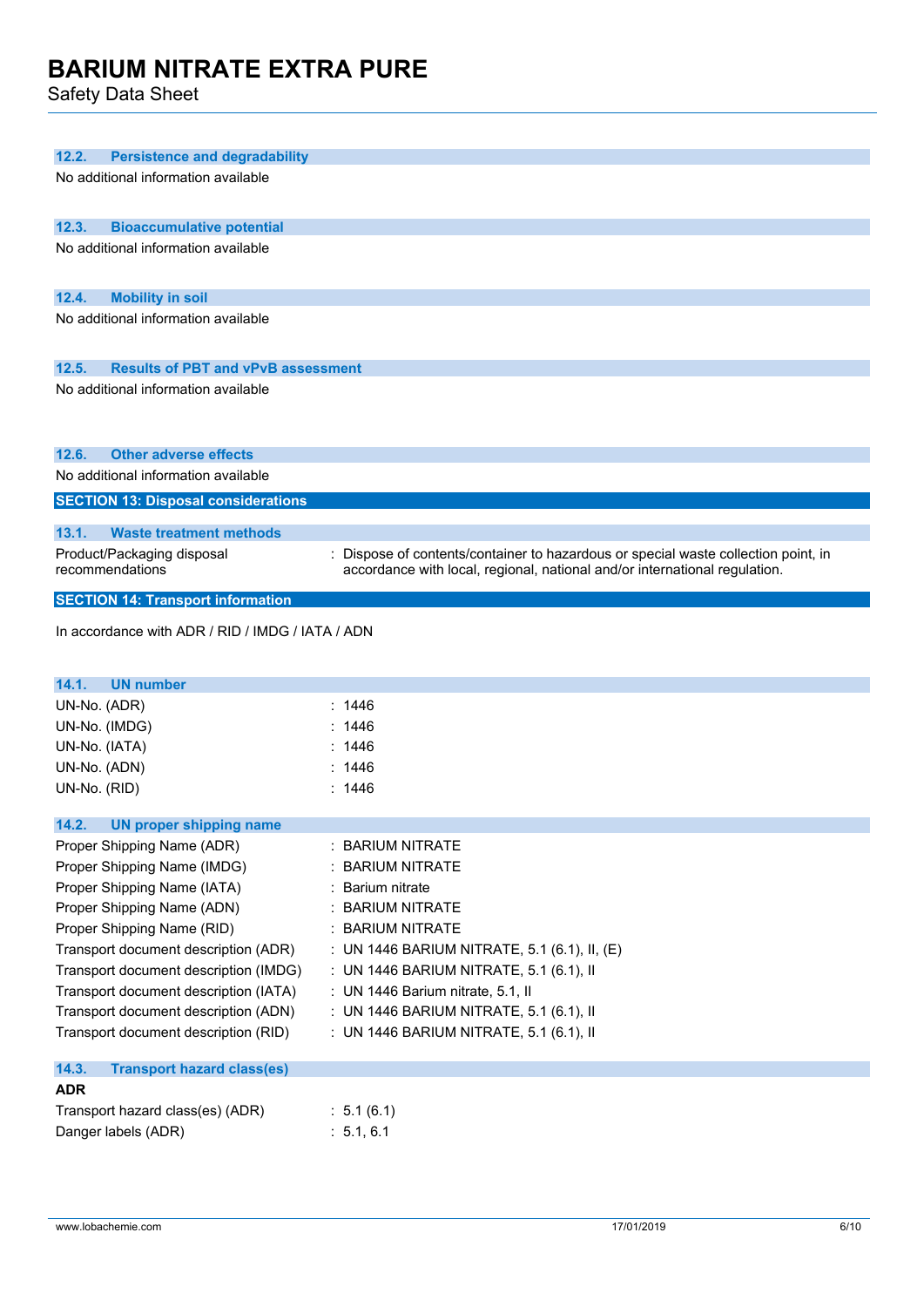Safety Data Sheet



### **IMDG**

Transport hazard class(es) (IMDG) : 5.1 (6.1) Danger labels (IMDG) : 5.1, 6.1



 $: 5.1 (6.1)$  $: 5.1, 6.1$ 

Ć

:

:

:



| <b>IATA</b>                       |  |
|-----------------------------------|--|
| Transport hazard class(es) (IATA) |  |
| Hazard labels (IATA)              |  |



Transport hazard class(es) (ADN) : 5.1 (6.1) Danger labels (ADN) : 5.1, 6.1





| -----                            |                      |
|----------------------------------|----------------------|
| Transport hazard class(es) (RID) | : 5.1(6.1)           |
| Danger labels (RID)              | $\therefore$ 5.1.6.1 |



| <b>Packing group</b><br>14.4.         |                                          |
|---------------------------------------|------------------------------------------|
| Packing group (ADR)                   | ÷Ш                                       |
| Packing group (IMDG)                  | ÷Ш                                       |
| Packing group (IATA)                  | ÷Ш                                       |
| Packing group (ADN)                   | ÷Ш                                       |
| Packing group (RID)                   | ÷Ш                                       |
| <b>Environmental hazards</b><br>14.5. |                                          |
| Dangerous for the environment         | : No                                     |
| Marine pollutant                      | : No                                     |
| Other information                     | : No supplementary information available |
|                                       |                                          |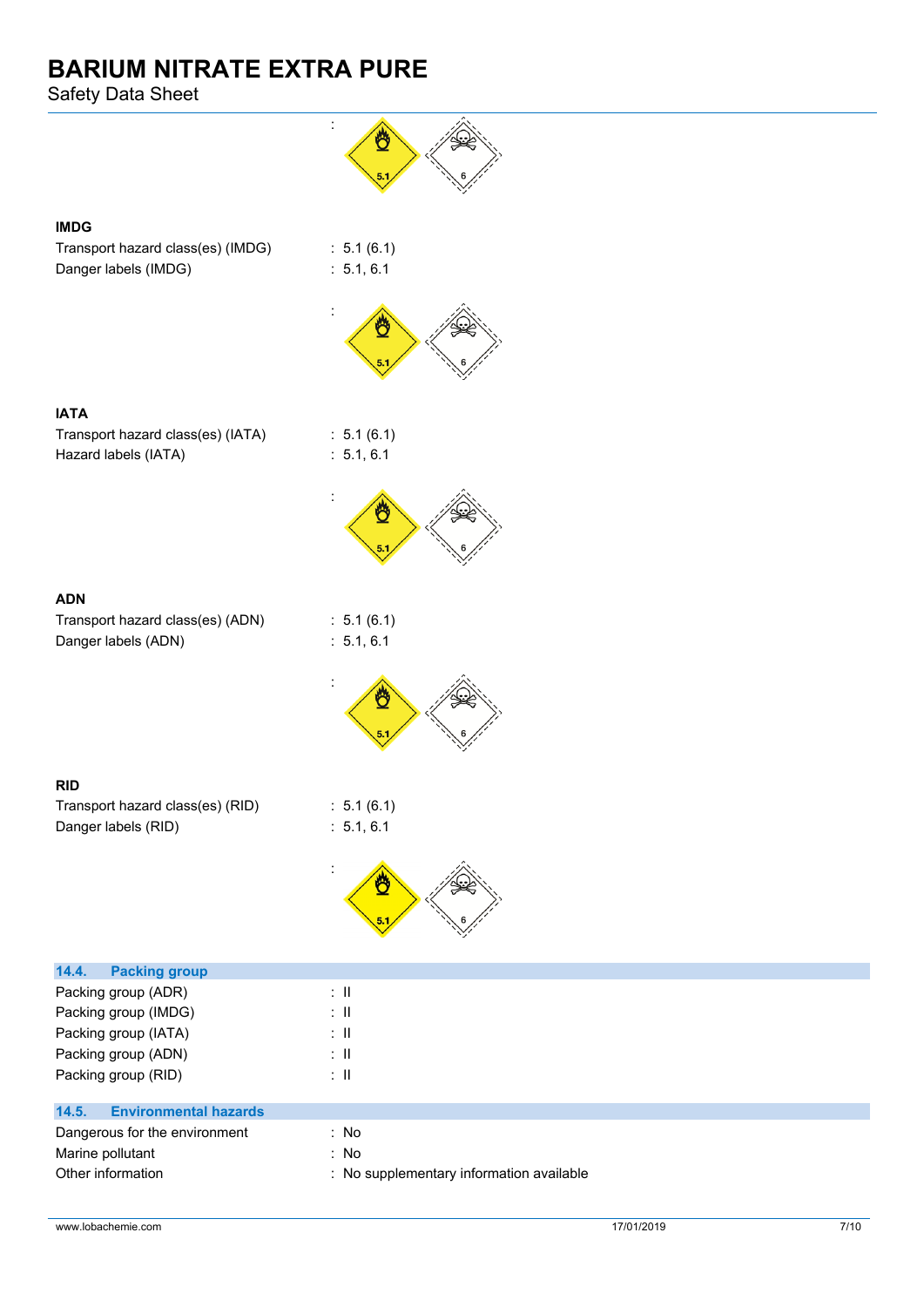Safety Data Sheet

#### **14.6. Special precautions for user**

#### **- Overland transport**

| Classification code (ADR)                                                  | $:$ OT2                                                                                      |
|----------------------------------------------------------------------------|----------------------------------------------------------------------------------------------|
| Limited quantities (ADR)                                                   | : 1kg                                                                                        |
| Excepted quantities (ADR)                                                  | $\therefore$ E2                                                                              |
| Packing instructions (ADR)                                                 | : P002, IBC08                                                                                |
| Special packing provisions (ADR)                                           | $\therefore$ B4                                                                              |
| Mixed packing provisions (ADR)                                             | : MP2                                                                                        |
| Portable tank and bulk container<br>instructions (ADR)                     | : T3                                                                                         |
| Portable tank and bulk container special<br>provisions (ADR)               | : TP33                                                                                       |
| Tank code (ADR)                                                            | : SGAN                                                                                       |
| Tank special provisions (ADR)                                              | : TUS                                                                                        |
| Vehicle for tank carriage                                                  | : AT                                                                                         |
| Transport category (ADR)                                                   | : 2                                                                                          |
| Special provisions for carriage - Packages<br>(ADR)                        | : V11                                                                                        |
| Special provisions for carriage - Loading,<br>unloading and handling (ADR) | : CV24, CV28                                                                                 |
| Hazard identification number (Kemler No.)                                  | : 56                                                                                         |
| Orange plates                                                              | 56<br>1446                                                                                   |
| Tunnel restriction code (ADR)                                              | : E                                                                                          |
| EAC code                                                                   | : 1Y                                                                                         |
|                                                                            |                                                                                              |
| - Transport by sea                                                         |                                                                                              |
| Limited quantities (IMDG)<br>Excepted quantities (IMDG)                    | $: 1$ kg<br>$\therefore$ E2                                                                  |
| Packing instructions (IMDG)                                                | : P002                                                                                       |
| IBC packing instructions (IMDG)                                            | $\therefore$ IBC08                                                                           |
| IBC special provisions (IMDG)                                              |                                                                                              |
| Tank instructions (IMDG)                                                   | : B21, B4<br>: T3, BK2                                                                       |
|                                                                            | : TP33                                                                                       |
| Tank special provisions (IMDG)<br>EmS-No. (Fire)                           | $: F-A$                                                                                      |
| EmS-No. (Spillage)                                                         | $: S-Q$                                                                                      |
|                                                                            |                                                                                              |
| Stowage category (IMDG)<br>Properties and observations (IMDG)              | : A<br>: White crystals. Mixtures with combustible material are readily ignited and may burn |
|                                                                            | fiercely. Toxic if swallowed, by skin contact or by dust inhalation.                         |
| MFAG-No                                                                    | : 141                                                                                        |
| - Air transport                                                            |                                                                                              |
| PCA Excepted quantities (IATA)                                             | $\therefore$ E2                                                                              |
| PCA Limited quantities (IATA)                                              | : Y543                                                                                       |
| PCA limited quantity max net quantity<br>(IATA)                            | : 1kg                                                                                        |
| PCA packing instructions (IATA)                                            | : 558                                                                                        |
| PCA max net quantity (IATA)                                                | : 5kg                                                                                        |
| CAO packing instructions (IATA)                                            | :562                                                                                         |
| CAO max net quantity (IATA)                                                | : 25kg                                                                                       |
| ERG code (IATA)                                                            |                                                                                              |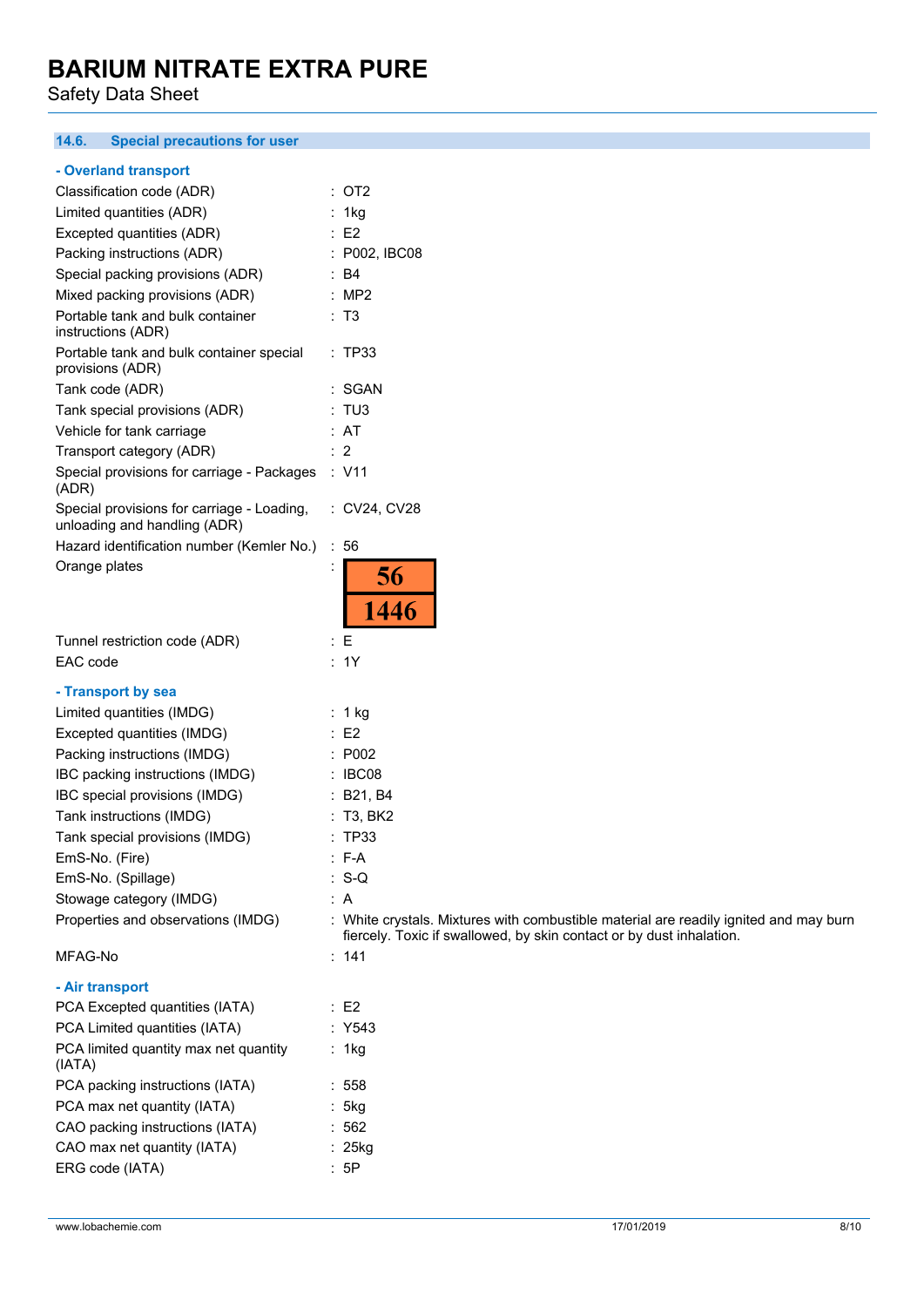Safety Data Sheet

| - Inland waterway transport                                                |                   |
|----------------------------------------------------------------------------|-------------------|
| Classification code (ADN)                                                  | $:$ OT2           |
| Special provisions (ADN)                                                   | : 802             |
| Limited quantities (ADN)                                                   | : $1$ kg          |
| Excepted quantities (ADN)                                                  | E2                |
| Equipment required (ADN)                                                   | $:$ PP, EP        |
| Number of blue cones/lights (ADN)                                          | $\cdot$ 2         |
| - Rail transport                                                           |                   |
| Classification code (RID)                                                  | $\overline{O}$ T2 |
| Excepted quantities (RID)                                                  | $E$ F2            |
| Packing instructions (RID)                                                 | : P002, IBC08     |
| Special packing provisions (RID)                                           | : B4              |
| Mixed packing provisions (RID)                                             | : $MP2$           |
| Portable tank and bulk container<br>instructions (RID)                     | : T3              |
| Portable tank and bulk container special<br>provisions (RID)               | : TP33            |
| Tank codes for RID tanks (RID)                                             | : SGAN            |
| Special provisions for RID tanks (RID)                                     | : TUS             |
| Transport category (RID)                                                   | : 2               |
| Special provisions for carriage – Packages : W11<br>(RID)                  |                   |
| Special provisions for carriage - Loading,<br>unloading and handling (RID) | : CW24, CW28      |
| Colis express (express parcels) (RID)                                      | <b>CE10</b>       |
| Hazard identification number (RID)                                         | :56               |

**14.7. Transport in bulk according to Annex II of MARPOL 73/78 and the IBC Code**

Not applicable

**SECTION 15: Regulatory information**

**15.1. Safety, health and environmental regulations/legislation specific for the substance or mixture**

**15.1.1. EU-Regulations**

No REACH Annex XVII restrictions

BARIUM NITRATE EXTRA PURE is not on the REACH Candidate List BARIUM NITRATE EXTRA PURE is not on the REACH Annex XIV List

#### **15.1.2. National regulations**

| Germany                                                                        |                                                                                                           |
|--------------------------------------------------------------------------------|-----------------------------------------------------------------------------------------------------------|
| Reference to AwSV                                                              | Water hazard class (WGK) 1, Slightly hazardous to water (Classification according to<br>AwSV: ID No. 304) |
| 12th Ordinance Implementing the Federal<br>Immission Control Act - 12. BlmSchV | Is not subject of the 12. BlmSchV (Hazardous Incident Ordinance)                                          |

#### **Netherlands**